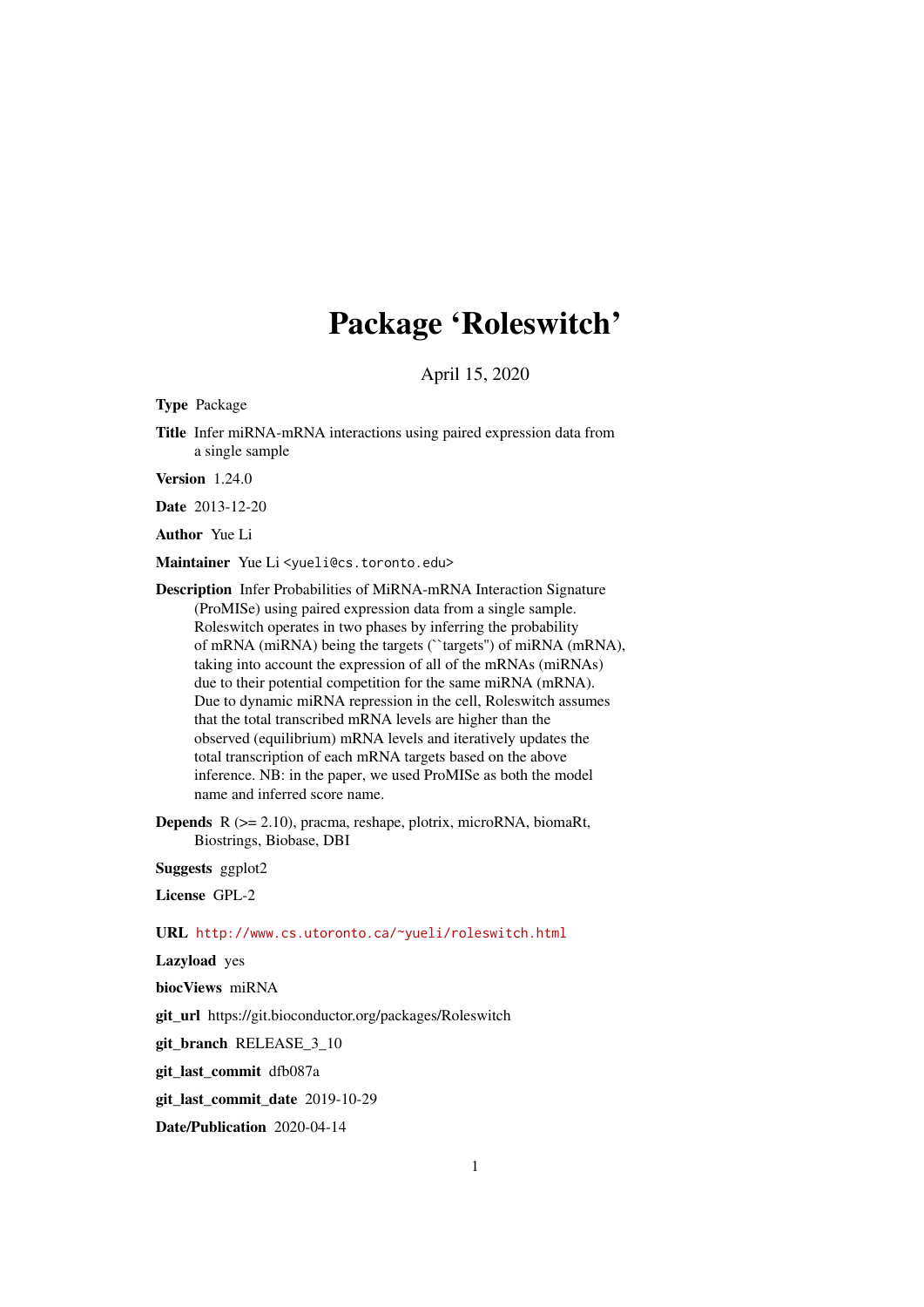### <span id="page-1-0"></span>R topics documented:

| Index |  |  |
|-------|--|--|

Roleswitch-package *Infer miRNA-mRNA interactions using paired expression data from a single sample*

#### Description

Infer Probabilities of MiRNA-mRNA Interaction Signature (ProMISe) using paired expression data from a single sample. Roleswitch operates in two phases by inferring the probabilities of mRNA (miRNA) being the targets ("targets") of miRNA (mRNA), taking into account the expression of all of the mRNAs (miRNAs) due to their potential competition for the same miRNA (mRNA). Due to mRNA transcription and miRNA repression events simultaneously happening in the cell, Roleswitch assumes that the total transcribed mRNA levels are higher than the observed (equilibrium) mRNA levels and iteratively updates the total transcription of each mRNA targets based on the above inference. NB: in the paper, we used ProMISe as both the model name and inferred score name.

#### Details

| Package: | Roleswitch |
|----------|------------|
| Type:    | Package    |
| Version: | 1.5.2      |
| Date:    | 2013-12-20 |
| License: | $GPI - 2$  |

The main function [roleswitch](#page-4-1) takes as inputs the mRNA and miRNA expression as numerical vector and seedmatch (integer) matrix provided by the user or generated from [getSeedMatrix](#page-3-1). The function then outputs a list with p.xz containing the ProMISe as the final results and other results for diagnostic purpose.

#### Author(s)

Yue Li Maintainer: Yue Li <yueli@cs.toronto.edu>

#### References

Li, Y., ..., Zhang, Z., Inference of personalized miRNA-mRNA interactions toward redefining cancer signatures (in preparation).

Arvey, A., Larsson, E., Sander, C., Leslie, C. S., & Marks, D. S. (2010). Target mRNA abundance dilutes microRNA and siRNA activity. Molecular systems biology, 6, 1-7. doi:10.1038/msb.2010.24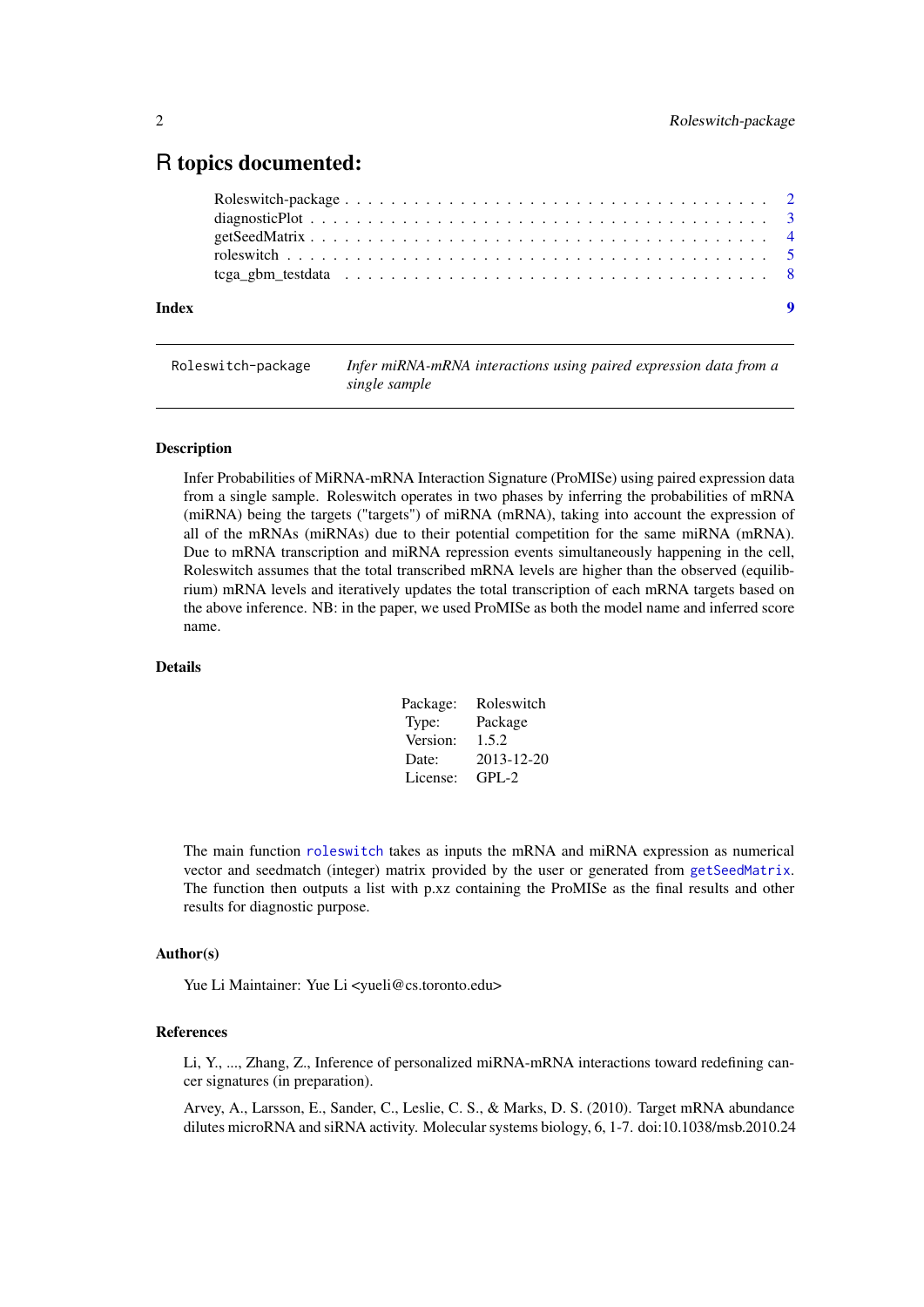#### <span id="page-2-0"></span>diagnosticPlot 3

#### See Also

[roleswitch](#page-4-1)

#### Examples

```
library(Roleswitch)
ls("package:Roleswitch")
```
diagnosticPlot *Create diagnostic plot for understanding the Roleswitch model outputs.*

#### Description

Create diagnostic plot for understanding the [roleswitch](#page-4-1) outputs. Create a 2 by 4 panels of plots. From left to right, the top panel displays the observed N mRNA and M miRNA expression  $(x, o)$  and z.o), the N by M seed-match matrix (c), and the inferred total mRNA expression; the bottom panel displays the inferred probability of the M miRNAs targeting the N mRNA (miRNA-mRNA; p.x), the probability of the N mRNA "targeting" the M miRNAs (mRNA-miRNA; p.z), the dot product of the above two matrices (Joint) and the convergence rate (delta.p.all).

#### Usage

```
diagnosticPlot(pred)
```
#### Arguments

pred Results obtained from [roleswitch](#page-4-1).

#### Author(s)

Yue Li

#### References

Li, Y., ..., Zhang, Z., Inference of personalized miRNA-mRNA interactions toward redefining cancer signatures (in preparation).

#### See Also

[roleswitch](#page-4-1)

#### Examples

```
x.o <- matrix(abs(rnorm(10, mean=3)),
  dimnames=list(c(1:10),"mRNA")) # mRNA expression
z.o <- matrix(abs(rnorm(4, mean=3)),
  dimnames=list(c(1:4),"miRNA")) # miRNA expression
c \leq - matrix(rpois(40, lambda=3),nrow=nrow(x.o),
  dimnames=list(c(1:10),c(1:4))) # seed match matrix
```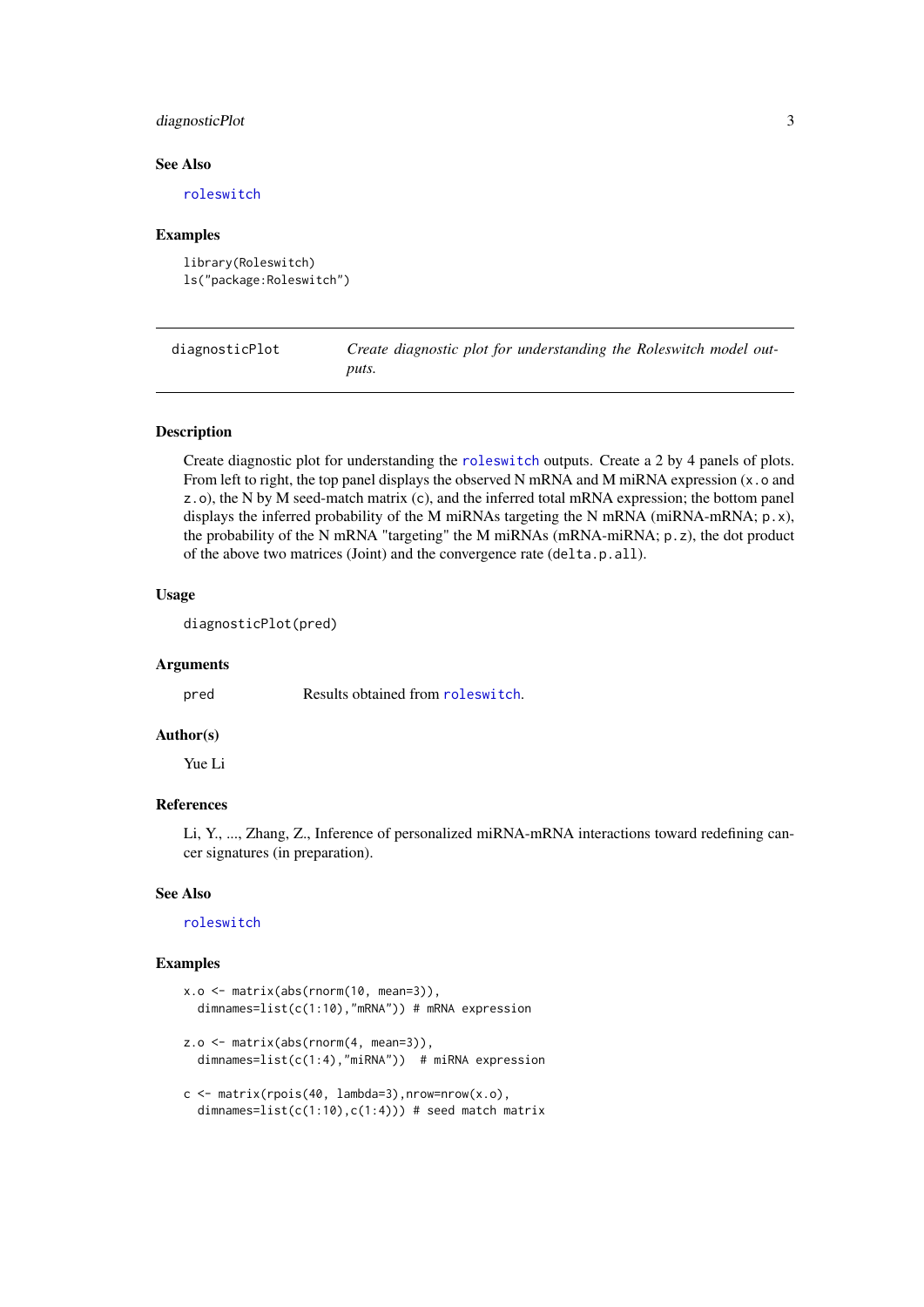```
4 getSeedMatrix
```

```
rs.pred <- roleswitch(x.o, z.o, c)
```
diagnosticPlot(rs.pred)

<span id="page-3-1"></span>getSeedMatrix *Get seed-match matrix between defined mRNA and miRNA in an organism.*

#### Description

Given N mRNA and M miRNA IDs or simply the species common names (e.g., human), obtain the N by M seed match matrix as a the number of target sites each mRNA has for each miRNA.

#### Usage

```
getSeedMatrix(mRNA, miRNA, species = "human",
  id_type = "ensembl_transcript_id", mRNA_id_type = id_type,
 miRNA_id_type = id_type, longest3utr = TRUE,
 biomart = "ensembl", dataset = "hsapiens_gene_ensembl",
  returnGeneInfo = FALSE, convert2genesymbol = TRUE, ...)
```
#### Arguments

| <b>mRNA</b>        | A character vector of N mRNA ids.                                                                                                                                                                           |
|--------------------|-------------------------------------------------------------------------------------------------------------------------------------------------------------------------------------------------------------|
| miRNA              | A character vector of M miRNA ids                                                                                                                                                                           |
| species            | Common names for a species. Currently only human and mouse are supported<br>as precompiled target site information.                                                                                         |
| id_type            | A string specifying the id type used for both the mRNAs and miRNA.                                                                                                                                          |
| mRNA_id_type       | A string specifying the id type used for the mRNAs.                                                                                                                                                         |
| miRNA_id_type      | A string specifying the id type used for the miRNAs.                                                                                                                                                        |
| longest3utr        | For genes having multiple transcripts, whetehr to use only the transcript with the<br>longest 3'UTR (default: TRUE).                                                                                        |
| biomart            | Database for biomart, which is ued to obtain transcript information using getBM<br>(default: ensembl).                                                                                                      |
| dataset            | Dataset used to query the biomart database using getBM (default: hsapiens_gene_ensembl).                                                                                                                    |
|                    | returnGeneInfo Binary indicator to return gene information besides seed matrix (default: FALSE);<br>if TRUE, then a list containing seed matrix and gene info is return; otherwise<br>just the seed matrix. |
| convert2genesymbol |                                                                                                                                                                                                             |
|                    | Whether to convert id such as ensembl_gene_id to gene symbols as row names<br>of the seed matrix.                                                                                                           |
| $\cdots$           | Paramters passed to getBM.                                                                                                                                                                                  |

#### Details

Retrieve and process target site information to generate a N by M matrix representing the number of target sites of mRNA i for miRNA k. If species is specified, then the suggested data package RoleswitchData will be loaded and the pre-compiled seed matrix is used. Currently, only human and mouse are supported with this option. Otherwise, download the sequences based on the specified mRNA and miRNA IDs and obtain the seed matches using [seedRegions](#page-0-0).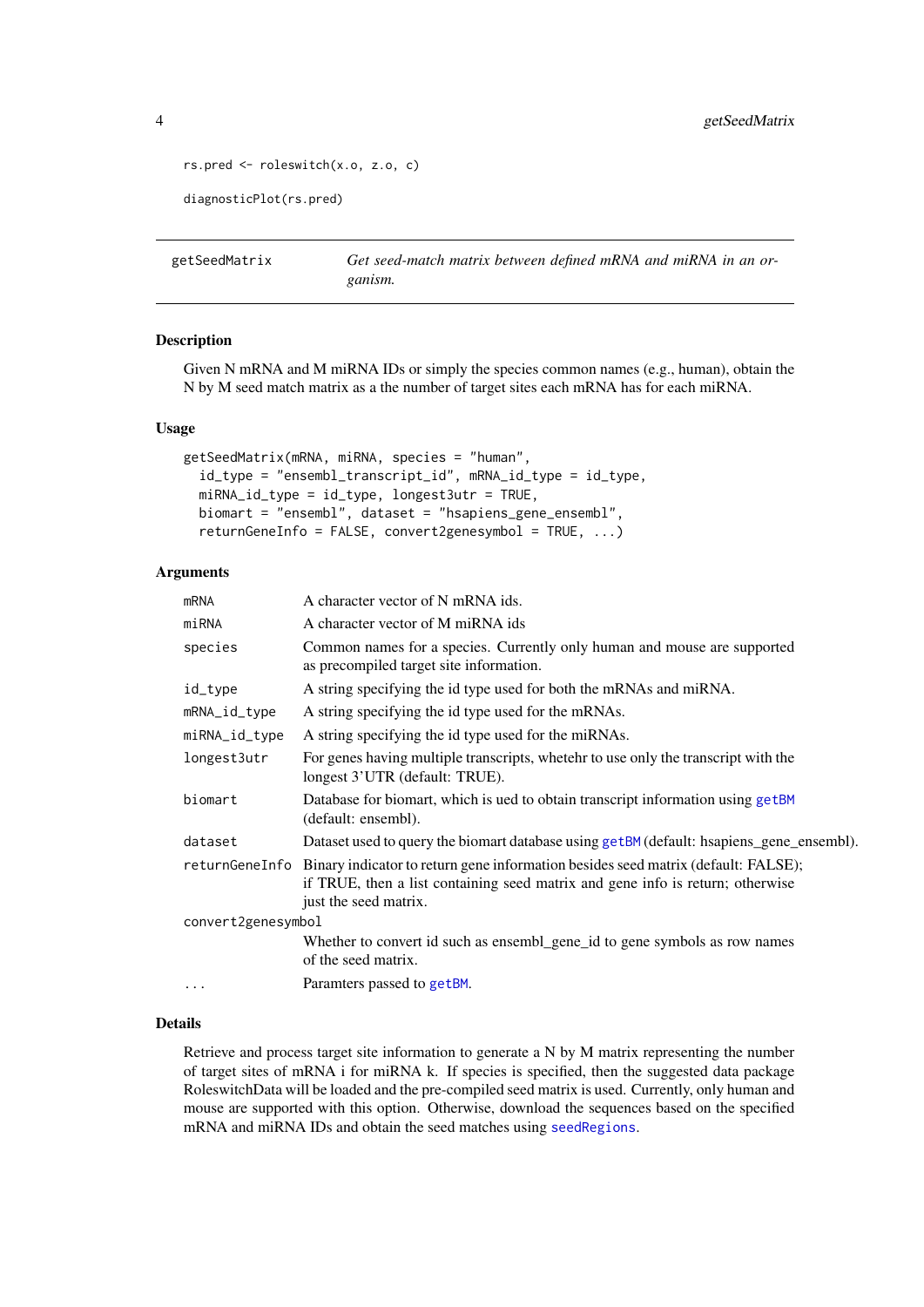#### <span id="page-4-0"></span>roleswitch 5

#### Value

| seed match matrix |                                                                                                                                              |
|-------------------|----------------------------------------------------------------------------------------------------------------------------------------------|
|                   | numeric matrix containing the number of target sites for each miRNA and mRNA<br>pairs                                                        |
| gene info         | a data frame containing miRNA id type, ensembl gene id, gene symbol, start<br>and end of 3'UTR (only returned when return Gene Info is TRUE) |

#### Note

This is just a convenience function. Users are encouraged to construct the most up-to-date seed match matrix on their own from other source without using this function.

#### Author(s)

Yue Li

#### References

miRBase: tools for microRNA genomics. (2008). miRBase: tools for microRNA genomics., 36(Database issue), D154-8. doi:10.1093/nar/gkm952

R. Gentleman and S. Falcon (2013). microRNA: Data and functions for dealing with microRNAs. R package version 1.18.0.

#### See Also

[roleswitch](#page-4-1),[getBM](#page-0-0),[seedRegions](#page-0-0)

#### Examples

seedMatrix.human <- getSeedMatrix()

head(seedMatrix.human)

<span id="page-4-1"></span>roleswitch *Infer miRNA-mRNA interactions using paired expression data from a single sample.*

#### Description

Infer Probabilities of MiRNA-mRNA Interaction Signature (ProMISe) using paired expression data from a single sample. Roleswitch operates in two phases by inferring the probabilities of mRNA (miRNA) being the targets ("targets") of miRNA (mRNA), taking into account the expression of all of the mRNAs (miRNAs) due to their potential competition for the same miRNA (mRNA). Due to mRNA transcription and miRNA repression events simultaneously happening in the cell, Roleswitch assumes that the total transcribed mRNA levels are higher than the observed (equilibrium) mRNA levels and iteratively updates the total transcription of each mRNA targets based on the above inference. NB: in the paper, we used ProMISe as both the model name and inferred score name.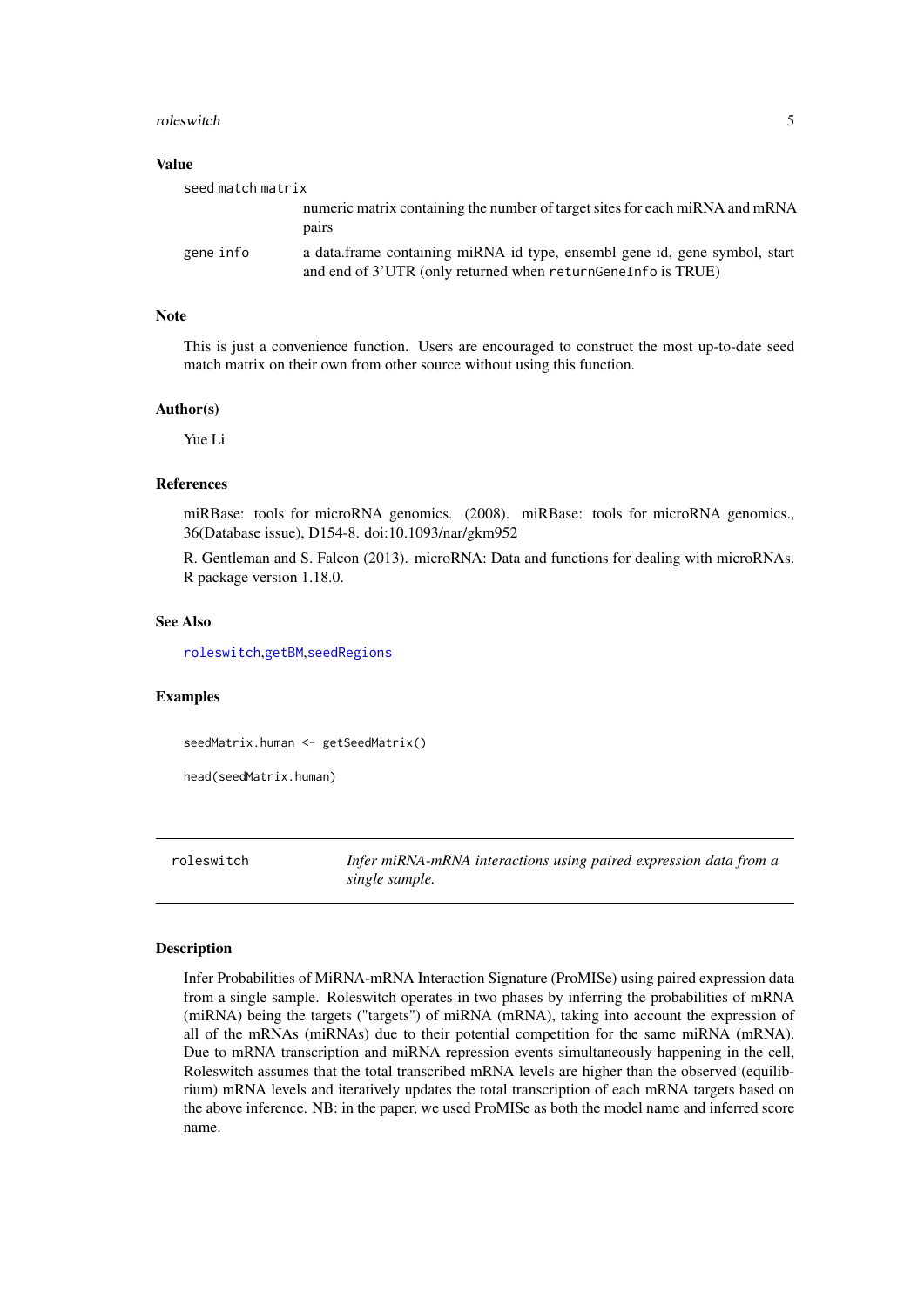#### <span id="page-5-0"></span>Usage

```
roleswitch(x.o, z.o, c, maxiter = 200, tol = 1e-05,
 eta.z = 0.001, expected.total = 1.3, verbose = TRUE,
 annotation.db, probe2genesymbol=TRUE, ...)
```
#### Arguments

| X.0              | A numeric vector as the observed expression of N mRNAs. NOTE: rownames is<br>required for x.o to map each mRNA to the rownames of the seed match matrix.                                                                                                                         |
|------------------|----------------------------------------------------------------------------------------------------------------------------------------------------------------------------------------------------------------------------------------------------------------------------------|
| Z.0              | A numeric vector as the observed expression of M miRNAs. NOTE: rownames<br>is required for z.o to map each miRNA to the colnames of the seed match matrix.                                                                                                                       |
| $\mathsf{C}$     | A numeric N x M matrix of integers representing the seed match matrix between<br>N mRNA and M miRNA. NOTE: dimnames is required for the seed match ma-<br>trix to map each mRNA and each miRNA to its rownames and colnames, re-<br>spectively.                                  |
| maxiter          | The maximum number of iterations before terminating roles witch inference (de-<br>fault: 200).                                                                                                                                                                                   |
| tol              | The threshold on the largest absolute difference between the current and the<br>previous probabilities of miRNA-mRNA interactions (default: 1e-5).                                                                                                                               |
| eta.z            | A scalar decimal value specifying the amount of update applied to the total tran-<br>sribed mRNA, which is inferred durin the iteration (default: 1e-3).                                                                                                                         |
|                  | expected.total The ratio of total transcription over observed transcription (default: 1.3).                                                                                                                                                                                      |
| verbose          | Display progress at each iteration.                                                                                                                                                                                                                                              |
| annotation.db    | Charater string specifying the name of the annotation package for microarray<br>platform if the input x.o is an eSet or ExpressionSet object. This is optional<br>only if annotation slot in the eSet x.o is defined.                                                            |
| probe2genesymbol |                                                                                                                                                                                                                                                                                  |
|                  | Whether to convert probe id to gene symbol (Default: TRUE). This only applies<br>when x.o is an eSet/ExpressionSet. Probe ID are usually the featureNames,<br>an attribute under the class eSet. If TRUE, conversion from probe id to gene<br>symbol is performed automatically. |
| $\cdots$         | Arguments passed to getSeedMatrix.                                                                                                                                                                                                                                               |

#### Details

The model assumes total expression of mRNA is unobserved and higher than the observed corresponidng expression due to RNA degradation induced by miRNA-mRNA interaction. The general algorithm is outlined as follows:

(1) Infer mRNA i targeted by miRNA k taking into account the hidden total expression of 1...N mRNA and miRNA k

(2) Estimate total transcription level of mRNA i

(3) Infer miRNA k "targeted" by mRNA i taking into account 1...M miRNA and mRNA i expression

(4) Repeat 1-3 until convergence

User provide roleswitch an  $N \times M$  seed-match matrix containg the number of target sites for each mRNA i and miRNA k. Otherwise, [getSeedMatrix](#page-3-1) will be used to retrieve seed-match matrix. The output ProMISe is one of the matrices: mRNA competition; miRNA competition; joint competition. We recommand using mRNA competition or joint competition.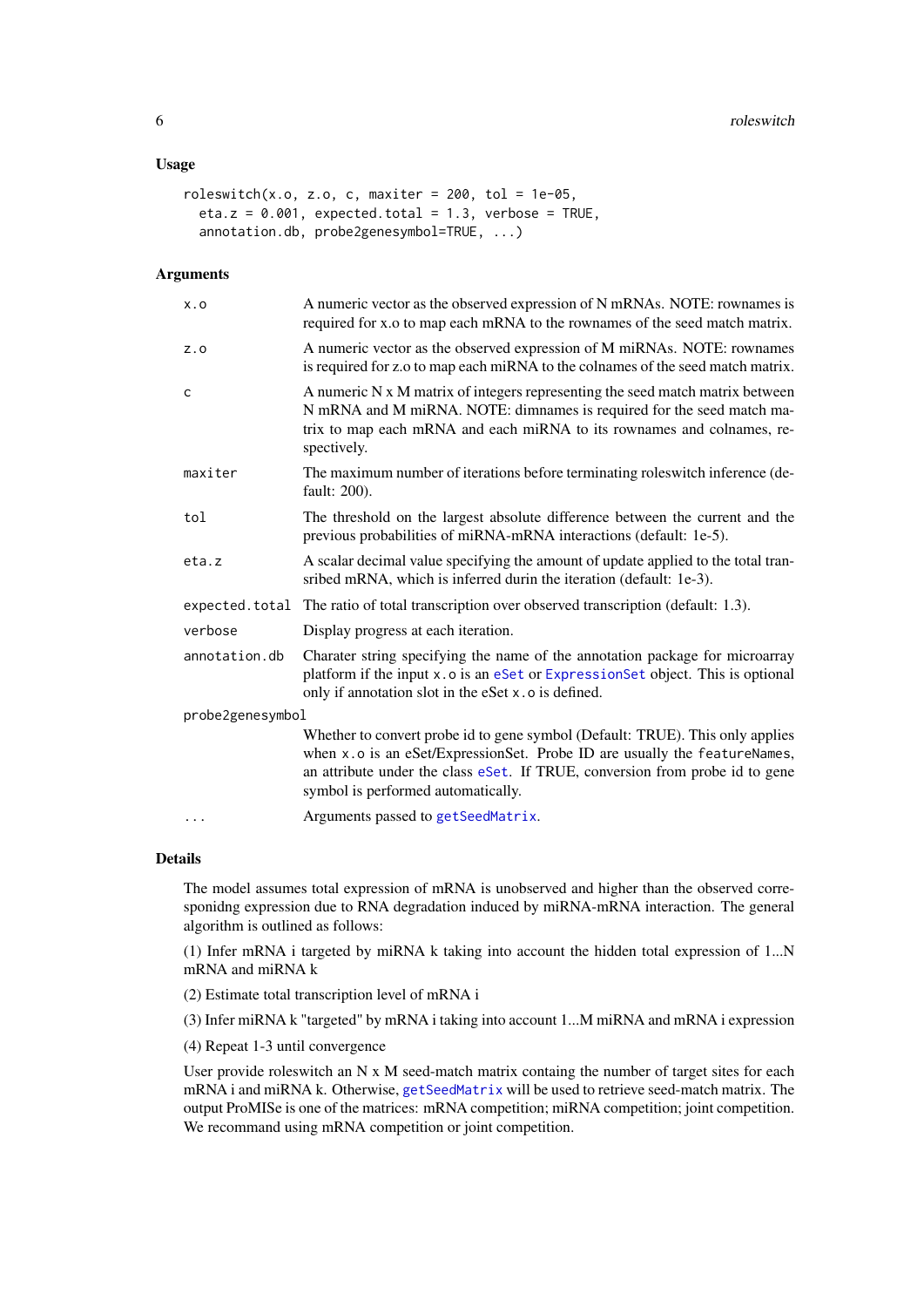#### <span id="page-6-0"></span>roleswitch **7**

#### Value

An object list (defined class: ProMISe) containing the following items:

| x.t:         | infered total N x 1 mRNA expression vector                                                   |
|--------------|----------------------------------------------------------------------------------------------|
| $p.x$ :      | infered N x M miRNA-mRNA probability matrix (mRNA competition)                               |
| p.z:         | inferred N x M mRNA-miRNA probability matrix (miRNA competition)                             |
| p.xz:        | Dot prodet of p.x and p.z (joint competition).                                               |
| x.o. z.t. c: | The same as the inputs.                                                                      |
| delta.p.all  | Difference between p.x at two adjacent iterations to monitor the progress of<br>convergence. |

#### Note

Warning may be issued if the input seed matrix contain miRNA or mRNA that have zero seed or seed match for any mRNA or miRNA, respectively. Nonetheless, the outputs ProMISe will conform the original input mRNA and miRNA vector in matching their corresponding IDs.

#### Author(s)

Yue Li

#### References

Li, Y., ..., Zhang, Z., Infer probabilistic miRNA-mRNA interaction signatures in cancers: a roleswitch approach (in preparation).

#### See Also

[getSeedMatrix](#page-3-1)

#### Examples

```
x.o <= matrix(abs(rnorm(10, mean=3)),
  dimnames=list(c(1:10),"mRNA")) # mRNA expression
z.o <- matrix(abs(rnorm(4, mean=3)),
  dimnames=list(c(1:4),"miRNA")) # miRNA expression
c \leq - matrix(rpois(40, lambda=3),nrow=nrow(x.o),
  dimnames=list(c(1:10),c(1:4))) # seed match matrix
rs.pred <- roleswitch(x.o, z.o, c)
rs.pred$p.xz
```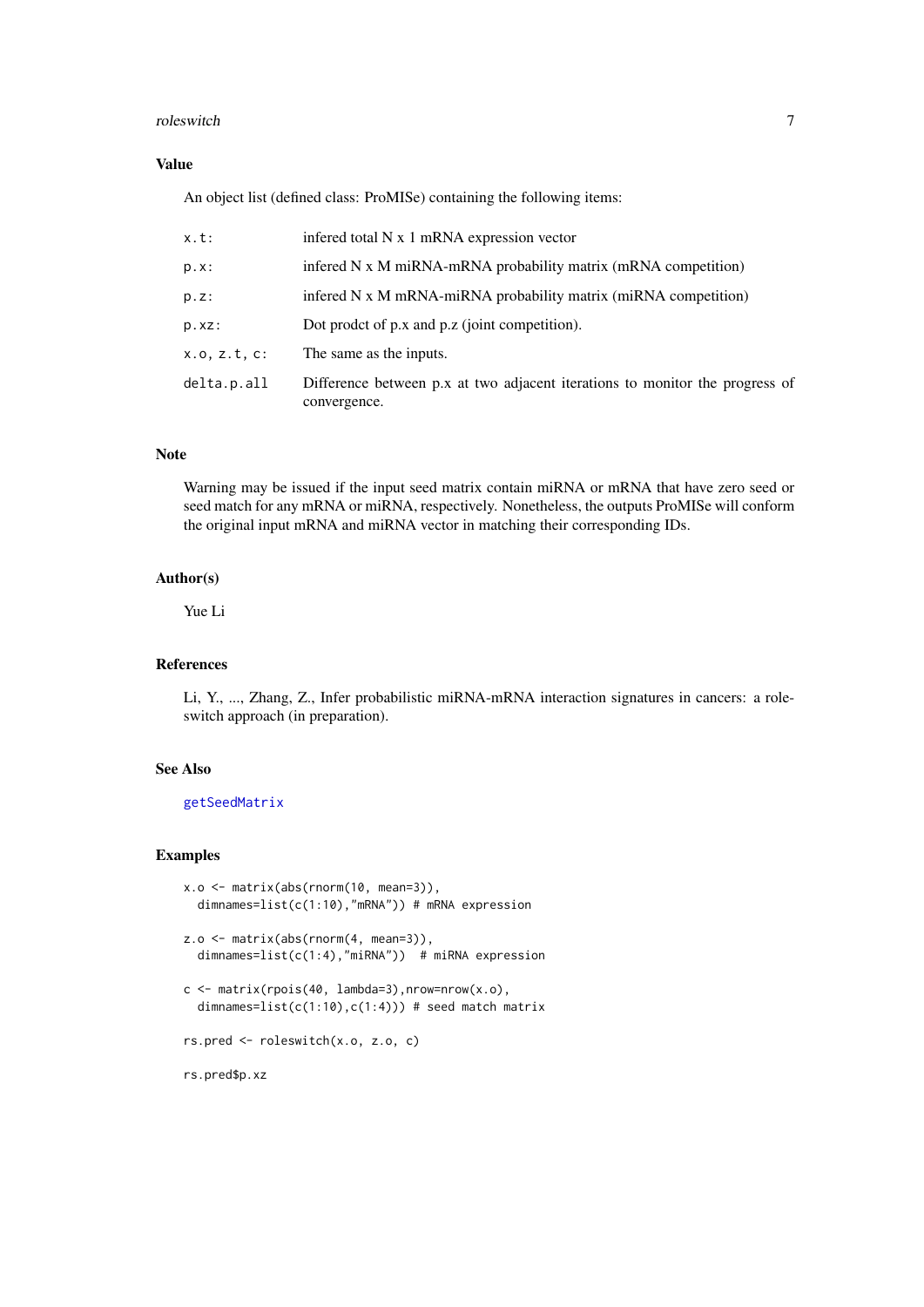<span id="page-7-0"></span>tcga\_gbm\_testdata *Test data of miRNA and mRNA expression vector.*

#### Description

Test data of miRNA and mRNA expression vector from the same human individial that is used in the vignette.

#### Usage

```
data(tcga_gbm_testdata)
```
#### Format

A data frame with 11884 mRNA expression and 373 miRNA expression on the following 2 variables.

x a numeric vector for expression of 11884 mRNAs

y a numeric vector for expression of 373 miRNA

#### Details

The miRNA and mRNA expression data for the same individual (barcode ID: TCGA-02-0001- 01) were downloaded from TCGA (The Cancer Genome Altas) GBM (Glioblastoma multiforme). To eliminate negative values in the expression matrices, we linearly transformed all of the data to positive scale with range between 0 and the maximum of the positive values using [rescale](#page-0-0) R function. The resulting data were further processed by filtering out miRNAs or mRNAs without any seed/seed match based on the Microcosm database. As a result, the test data contain the expression for 11884 distinct mRNA and distinct 373 miRNA.

#### Source

<https://tcga-data.nci.nih.gov>

#### References

Griffiths-Jones S, Saini HK, van Dongen S, Enright AJ (2008) miRBase: tools for microRNA genomics. Nucleic acids research 36: D154-8

#### Examples

```
data(tcga_gbm_testdata)
```